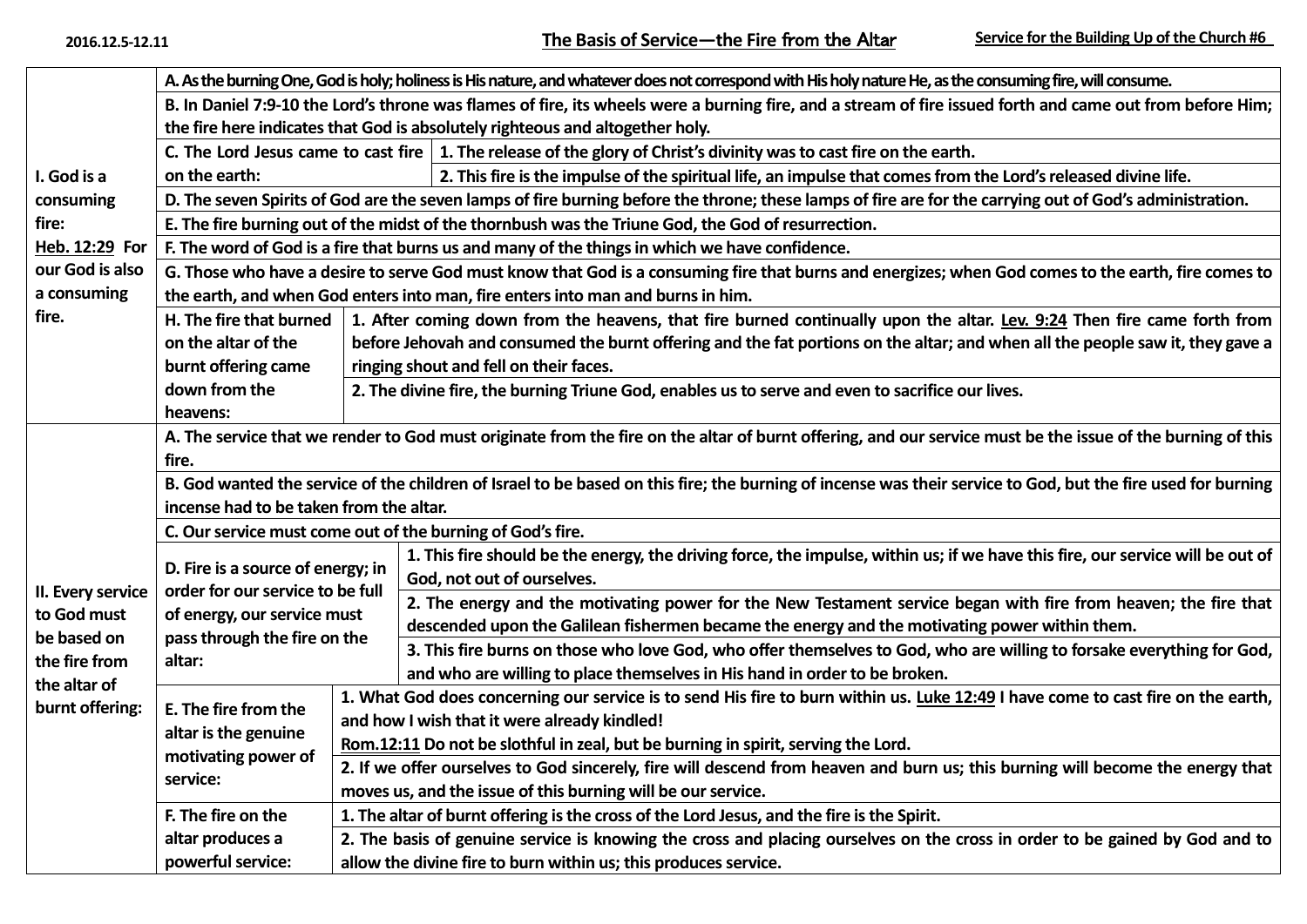|                                                                                                                  | G. Those who experience the fire from the altar                                                                                                               |                                                                                                                                                       |                | 1. Such a work is full of the element of God, has the power of the cross, and expresses God.1                                                   |                                  |  |  |  |
|------------------------------------------------------------------------------------------------------------------|---------------------------------------------------------------------------------------------------------------------------------------------------------------|-------------------------------------------------------------------------------------------------------------------------------------------------------|----------------|-------------------------------------------------------------------------------------------------------------------------------------------------|----------------------------------|--|--|--|
|                                                                                                                  | build with gold, silver, and precious stones: 1 Cor.                                                                                                          |                                                                                                                                                       |                | Cor.1:18 For the word of the cross is to those who are perishing foolishness, but to us who are                                                 |                                  |  |  |  |
|                                                                                                                  | 3:12But if anyone builds upon the foundation gold,                                                                                                            |                                                                                                                                                       |                | being saved it is the power of God. Phil. 1:20 According to my earnest expectation and hope that                                                |                                  |  |  |  |
|                                                                                                                  | silver, precious stones, wood, grass, stubble, 13 The                                                                                                         |                                                                                                                                                       |                | in nothing I will be put to shame, but with all boldness, as always, even now Christ will be                                                    |                                  |  |  |  |
|                                                                                                                  | work of each will become manifest; for the day will                                                                                                           |                                                                                                                                                       |                | magnified in my body, whether through life or through death.                                                                                    |                                  |  |  |  |
|                                                                                                                  | declare it, because it is revealed by fire, and the fire                                                                                                      |                                                                                                                                                       |                | 2. Only work that is produced through burning is of gold, silver, and precious stones; the work                                                 |                                  |  |  |  |
|                                                                                                                  | itself will prove each one's work, of what sort it is.                                                                                                        |                                                                                                                                                       |                | that is not produced through burning is of wood, grass, and stubble.                                                                            |                                  |  |  |  |
|                                                                                                                  |                                                                                                                                                               |                                                                                                                                                       |                | 3. The day will come when the work of each will be tested by fire; if our work is the issue of fire,                                            |                                  |  |  |  |
|                                                                                                                  |                                                                                                                                                               |                                                                                                                                                       |                | our work will stand the test of fire.                                                                                                           |                                  |  |  |  |
|                                                                                                                  | A. According to typology, strange fire is any fire other than that which burns on the altar.                                                                  |                                                                                                                                                       |                |                                                                                                                                                 |                                  |  |  |  |
|                                                                                                                  |                                                                                                                                                               |                                                                                                                                                       |                |                                                                                                                                                 |                                  |  |  |  |
|                                                                                                                  | C. Strange fire is fire of the self; it is fire that issues from the soulish life, the fleshly life, and the natural life:                                    |                                                                                                                                                       |                | 1. Strange fire means that the self-life                                                                                                        |                                  |  |  |  |
|                                                                                                                  | Lev. 9:24 Then fire came forth from before Jehovah and consumed the burnt offering and the fat portions on                                                    |                                                                                                                                                       |                | interferes with the work of God.                                                                                                                |                                  |  |  |  |
| III. We must                                                                                                     | the altar; and when all the people saw it, they gave a ringing shout and fell on their faces. 6:13 Fire shall be<br>2. Although the works are God's, the      |                                                                                                                                                       |                |                                                                                                                                                 |                                  |  |  |  |
| not serve God                                                                                                    | kept burning on the altar continually; it shall not go out. Matt. 16:24 Then Jesus said to His disciples, If anyone<br>self-life wants to dictate the way the |                                                                                                                                                       |                |                                                                                                                                                 |                                  |  |  |  |
| with strange                                                                                                     |                                                                                                                                                               |                                                                                                                                                       |                | wants to come after Me, let him deny himself and take up his cross and follow Me. 25 For whoever wants to                                       | works are carried out.           |  |  |  |
| fire but with                                                                                                    |                                                                                                                                                               |                                                                                                                                                       |                | save his soul-life shall lose it; but whoever loses his soul-life for My sake shall find it. 26 For what shall a man                            | 3. Offering up strange fire is   |  |  |  |
| the fire from                                                                                                    |                                                                                                                                                               | be profited if he gains the whole world, but forfeits his soul-life? Or what shall a man give in exchange for his<br>employing the self's methods and |                |                                                                                                                                                 |                                  |  |  |  |
| the altar:                                                                                                       | soul-life?                                                                                                                                                    |                                                                                                                                                       |                | wisdom and insisting on the self's                                                                                                              |                                  |  |  |  |
|                                                                                                                  |                                                                                                                                                               |                                                                                                                                                       |                |                                                                                                                                                 | proposals in the service of God. |  |  |  |
|                                                                                                                  |                                                                                                                                                               |                                                                                                                                                       |                | D. Nadab and Abihu were judged not because they did something that was not for God but because they acted according to the natural life and did |                                  |  |  |  |
|                                                                                                                  | something for God in a natural way.                                                                                                                           |                                                                                                                                                       |                |                                                                                                                                                 |                                  |  |  |  |
|                                                                                                                  | E. God pays attention not only to whether or not there is fire but also to the source and nature of the fire; our zeal must come from the altar.              |                                                                                                                                                       |                |                                                                                                                                                 |                                  |  |  |  |
|                                                                                                                  |                                                                                                                                                               | A. The word quench in 1                                                                                                                               |                | 1. The Spirit is burning within us.                                                                                                             |                                  |  |  |  |
| IV. If we would serve God, we should not                                                                         |                                                                                                                                                               | Thessalonians 5:19 implies fire:                                                                                                                      |                | 2. Because the Spirit causes our spirit to be burning and our gift to be flaming, we should                                                     |                                  |  |  |  |
| quench the Spirit but fan into flame the                                                                         |                                                                                                                                                               |                                                                                                                                                       |                | not quench Him.                                                                                                                                 |                                  |  |  |  |
| gift of God, which is in our spirit, and be                                                                      |                                                                                                                                                               |                                                                                                                                                       |                | 1. The spirit in 2 Timothy 1:7 denotes our human spirit, regenerated and indwelt by the Holy Spirit.                                            |                                  |  |  |  |
| burning in spirit: 2 Tim.1:6 For which                                                                           |                                                                                                                                                               |                                                                                                                                                       |                | John 3:6 That which is born of the flesh is flesh, and that which is born of the Spirit is spirit.                                              |                                  |  |  |  |
| cause I remind you to fan into flame the                                                                         |                                                                                                                                                               | <b>B.</b> There is fire in                                                                                                                            | 2. To fan into | a. The fanning of our gift into flame is the fanning of our spirit into flame.                                                                  |                                  |  |  |  |
| gift of God, which is in you through the                                                                         |                                                                                                                                                               | our spirit, and we                                                                                                                                    | flame the gift | b. Our God-given spirit is what we must fan into flame; we must fan our spirit, for the                                                         |                                  |  |  |  |
| laying on of my hands. 7 For God has not                                                                         |                                                                                                                                                               | need to fan our                                                                                                                                       | of God is      | spiritual gift is in our spirit.                                                                                                                |                                  |  |  |  |
| given us a spirit of cowardice, but of                                                                           |                                                                                                                                                               | spirit into flame:.                                                                                                                                   | related to our | c. If we want to fan our spirit into flame, we need to open our mouth, open our heart,                                                          |                                  |  |  |  |
| power and of love and of                                                                                         |                                                                                                                                                               |                                                                                                                                                       | regenerated    | and open our spirit and call on the name of the Lord.                                                                                           |                                  |  |  |  |
| sobermindedness.                                                                                                 |                                                                                                                                                               |                                                                                                                                                       | spirit:        | Rom. 10:13 For "whoever calls upon the name of the Lord shall be saved."                                                                        |                                  |  |  |  |
| C. If we do not quench the Spirit but fan our spirit into flame, we will be burning in spirit, serving the Lord. |                                                                                                                                                               |                                                                                                                                                       |                |                                                                                                                                                 |                                  |  |  |  |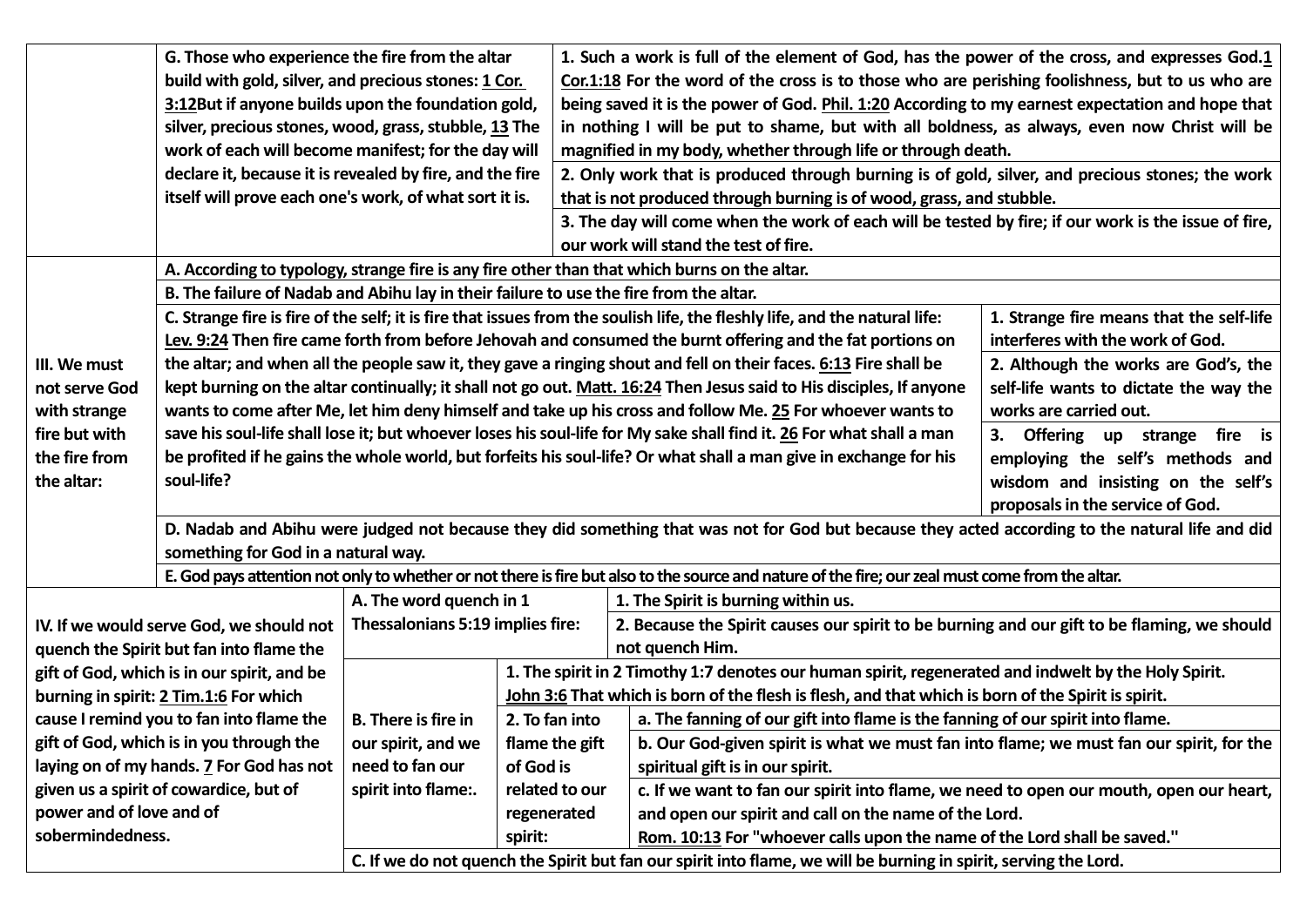## **Experience**

⓵ **Fire is from the Lord. The Lord casts this fire on earth. This fire is also the gospel. It enables us to serve, to withstand persecution, and even to sacrifice our lives. On the personal side, fire depends absolutely on our consecration. The amount of consecration we offer on the altar determines the intensity of the fire. If consecration is lacking, the fire will not come. Therefore, we cannot hold back anything in our consecration. The energy and the motivating power for the New Testament service did not originate in man, that is, in the Galilean fishermen. The energy and the motivating power for the New Testament service began with fire from heaven. The fire that descended upon the Galilean fishermen became the energy and the motivating power within them. After the day of Pentecost they could speak for God, preach the gospel, save sinners, and establish churches. The disciples were not the source of the power of their work. The source of that power was heaven; the power came from the fire that descended from heaven.**

Marriage life model: A business person can change jobs, and a student can change faculties and/or universities in mi-course. However, a marriage showing the bonding of Christ and church, apart from the exceptions (exceptions are, bereavement, immorality, break loose completely from faith), the union cannot be resolved. A burning spirit by the fire from heaven is a must to have in the marriage life. This spirit is of power and of love and of sobermindedness. Your spouse may have various kinds of faults, weaknesses, and bad living habits (this is the same for you as well). Despite of these shortcomings of your spouse, you must continue to accept and love him or her, and keep the bonding of marriage. This depends on the burning spirit, and the burning spirit depends on your consecration. If the consecration is weak, the spirit will cool off, love cannot continue with a spirit cooling off. Consequently, renewing of your consecration, with a burning spirit, and bear the testimony of Christ and church by keeping the love of husband and wife to the end.

② **Strange fire is the fire of the self; it is fire that issues from the soulish life, the fleshly life, and the natural life. Strange fire means that the self-life interferes with the works of God. Although the works are God's, the self-life wants to dictate the way the works are carried out. Offering up strange fire is employing the self's methods and wisdom and insisting on the self's proposals in the works of God. Strange fire will not win us God's acceptance in the incense of our service but will cause us to die before the Lord. "Nadab and Abihu, the sons of Aaron, each took his censer, and put fire in them and laid incense on it, and they presented strange fire before Jehovah, which He had not commanded them" (Lev. 10:1). This signifies man's natural enthusiasm, natural affection, natural strength, and natural ability offered to God. Nadab and** 

**Abihu were not judged because they did something that was not for God. They were judged because they acted according to the natural life. They did something for God, but they did it in a natural way. They might have loved God, but they loved Him in a natural way. … We progress from being natural to being spiritual by taking the way of the cross. Whatever we are in the natural life should be crossed out. The natural man has already been crucified with Christ. Now in our Christian life and walk we need to hold the attitude that our natural man has been crucified and must be set aside.**

Service rendering model: In services of the church, your natural ability will not be useful until it has passed over the death. After passing over the crucifix, your natural ability is pulled up, strengthened in the resurrection, and become useful for the building up of the church. Because Nadab and Abihu had offered strange fire by relied on their natural enthusiasm, and natural talent, they were perished. People who relied on natural ability do not fellowship with God, brothers and sisters, and by not trusting in God, it results to arrogance, and the result to arrogance is division and destruction. You need to be fearful for bringing in your natural love and self-opinion into the church life.

**1 Peter 5:5 In like manner, younger men, be subject to elders; and all of you gird yourselves with humility toward one another, because God resists the proud but gives grace to the humble. 6 Therefore be humbled under the mighty hand of God that He may exalt you in due time.**

③ **The Christian life is a life inspired and stirred up by the spirit. Throughout the day we must have the Spirit inspiring us, stirring us, and moving and acting within us. Thus, instead of quenching the Spirit, we need to fan the flame that is within us. The word "quench" implies fire. The Spirit is burning within us. We should not quench this fire, but instead we should fan it into flame.**

**2 Tim. 1:6 For which cause I remind you to fan into flame the gift of God, which is in you through the laying on of my hands. 7 For God has not given us a spirit of cowardice, but of power and of love and of sobermindedness.**

Business life model: It says in 2 Timothy 1:6 that "to fan into flame the gift of God". This means that when burning the firewood and charcoal, to set aflame the wind must fan into flame. In order to set aflame to the gift of God, power and love and sobermindedness, you need to fan into flame your spirit. In various difficult business situations, you should not lose your temper, discouraged, mutter about things, but constantly fan into flame the gift of God. If you stay discouraged, you will switch off your spirit. Pay attention to not letting your spirit switched off in business life, learn to fan into flame your spirit by praying and fellowship with the brothers and sisters.